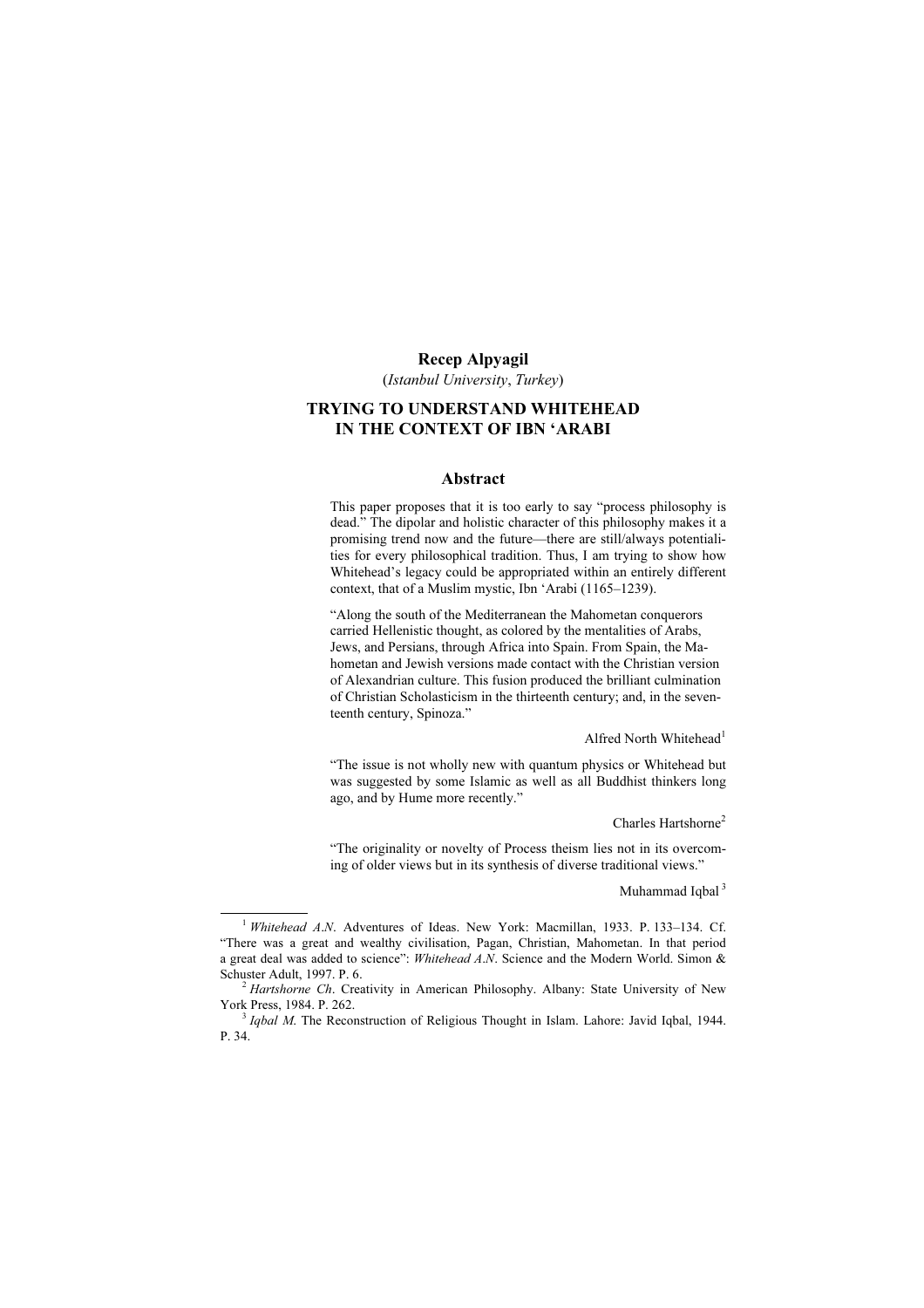### 1. Understanding Whitehead Today

The *reality* is that the *process* eliminates the philosophers and their texts from the scene of the history of philosophy. In this paper, I am going to examine the case of Process and Reality.<sup>4</sup> Is it still alive academically, then? At the AAR meeting, William J. Wainwright declared that "One thing which does seem to me dead, and this may be regrettable, is process philosophy."<sup>5</sup> In our age, it is very common to declare something's end or death. However, in this case, it seems too early for the "declaration of death of process philosophy."

Nowadays, discussions of "open theism" and the revival of panentheism between scholars are signs that the *potentialities* of process philosophy have not been exhausted yet. Process philosophy, even if it succeeds in transforming the dominant philosophical-theological tradition, will not bring the process to a conclusion. On the contrary, it looks forward to its own creative transformation into something else.<sup>6</sup> If process philosophy is still part of the philosophical process, among many other things, the main reason is its *dipolar* and *holistic* character. This point makes this philosophy a promising philosophy now and in the future. Alongside many different philosophical traditions, this philosophy is accessible in the so-called *postmodern conditions*.<sup>7</sup> For example, the main poststructuralist French philosopher, Giles Deleuze, re-appropriates Whitehead's legacy in a different context.<sup>8</sup> There are also some other studies linking Derrida with Whitehead.<sup>9</sup> In this context, it is not surprising to see a Muslim philosopher trying to understand Whitehead within an Islamic context.

## 2. Understanding Whitehead in Islamic Thought

In the Adventures of Ideas, Whitehead refers to Muslim thinkers as the Mahometans, representing the re-created civilization, and writes,

The Byzantines and the Mahometans were themselves the civilization. Thus their culture retained its intrinsic energies, sustained by physical and

<sup>&</sup>lt;sup>4</sup> Whitehead A.N. Process and Reality. New York: The Free Press, 1978.

<sup>&</sup>lt;sup>5</sup> "Rethinking Philosophy of Religion: A Dialogue" // American Journal of Theology and Philosophy. Vol. 28. No. 2 (2007). P. 230.

 $6 \dot{C}$ <sub>0</sub> ( $\dot{C}$ <sub>2</sub>). *D.B. and D.R. Griffin.* Process Theology: An Introductory. Philadelphia: The Westminster Press, 1976. P. 137.

In this context, the title of D.R. Griffin's last book is really challenging: Whitehead's Radically Different Postmodern Philosophy: An Argument for Its Contemporary Relevance.<br>Albany: State University of New York Press, 2007.

 $8$  Deleuze G. The Fold: Leibniz and the Baroque. Minneapolis: University of Minnesota Press, 1993. Chapter 'What is an event?'; Robinson K. (ed.). Deleuze, Whitehead, Bergson: Rhizomatic Connections. New York: Palgrave Macmillan, 2009.<br><sup>9</sup> Keller C. and A. Daniell (eds.). Process and Difference: Between Cosmological and Post-

structuralist Postmodernisms. Albany: State University of New York Press, 2002.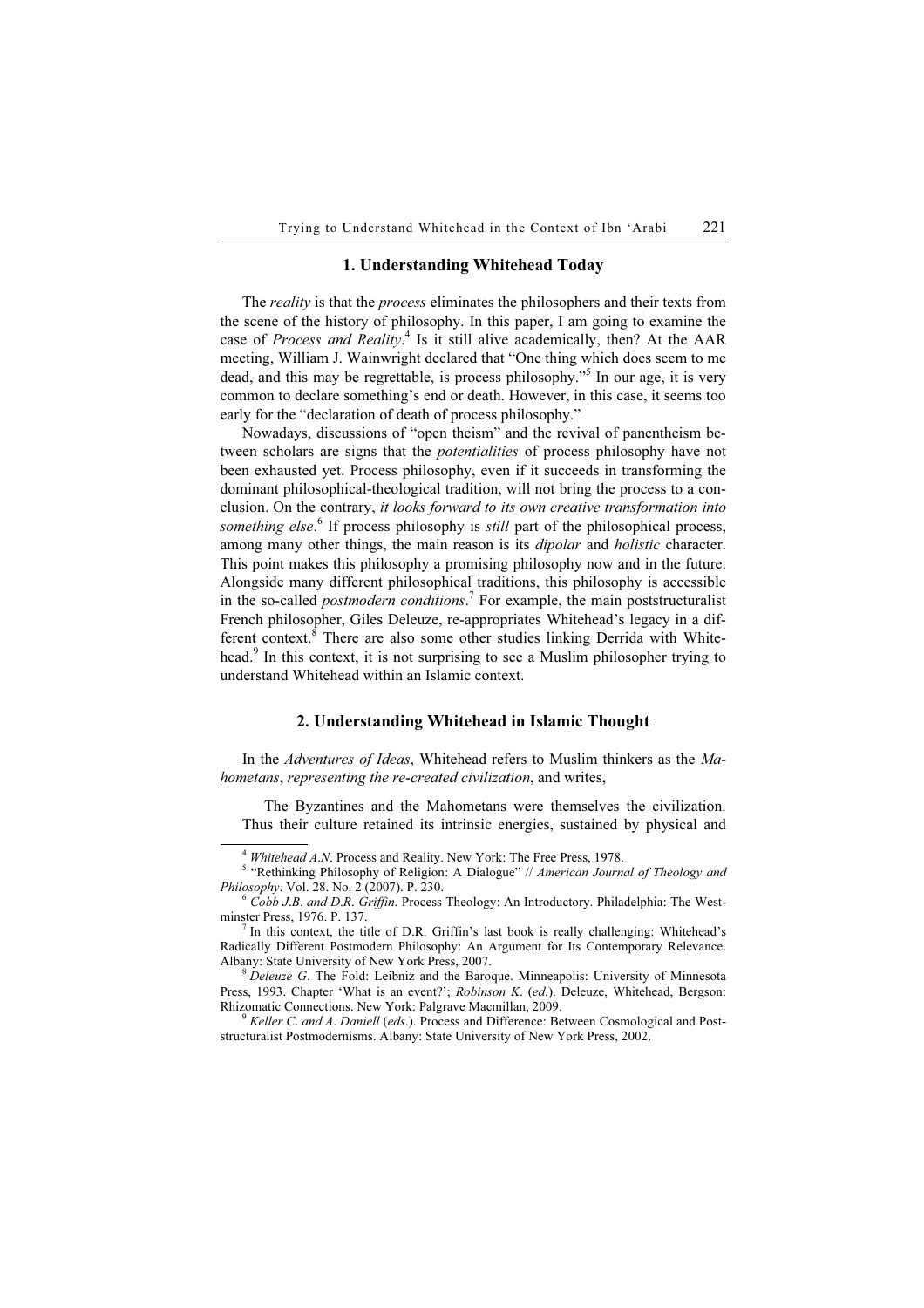spiritual adventure. They traded with the far East: they expanded westward: they codified law: they developed new forms of art: they elaborated theologies: they transformed mathematics: they developed medicine. In this final period of Near Eastern greatness the Jews played the same part as did the Greeks during the Persian epoch.<sup>10</sup>

According to Whitehead, fusion within Islamic philosophy produced the brilliant culmination of Christian Scholasticism in the thirteenth century; and, in the seventeenth century, Spinoza.<sup>11</sup> These remarks by Whitehead seem challenging, even today, for the historiography of philosophy:

The records of the Middle Ages, during the brilliant period of Mahometan ascendancy, afford evidence of joint association of Mahometan and Jewish activity in the promotion of civilization. The culmination of the Middle Ages even in Christian lands was largely dependent upon this association. Thomas Aquinas received Aristotle from it; Roger Bacon received the foundation of modern science from it. The commercial system of the Italian seaports was a copy of the activities throughout the preceding Dark Ages, carried on by Syrians and Jews. The association of Jews with the Mahometan world is one of the great facts of history from which modern civilization is derived.<sup>12</sup>

If we want to pursue Whitehead's philosophical gesture, we should ask whether there is any figure or any tradition in the *Mahometan*, i.e. Islamic, tradition, which corresponds to Whitehead's insights? Certainly, there could be many answers; but, to mention Muhammad Iqbal (1877–1938), Whitehead's contemporary Muslim philosopher, seems a sound beginning.

Muhammad Iqbal did not see any difficulty in linking Whitehead's ideas with the Qur'an. It might be a surprise that Iqbal finds some of the main Whiteheadian themes in the Qur'an itself.

We have seen that Professor Whitehead describes the universe, not as something static, but as a structure of events possessing the character of a continuous creative flow. This quality of Nature's passage in time is perhaps the most significant aspect of experience which the Quran especially emphasizes and (…) offers the best clue to the ultimate nature of Reality. To some other verses (3: 190–91; 2: 160; 24: 44) bearing on the point I have already drawn your attention.<sup>13</sup>

<sup>&</sup>lt;sup>10</sup> Whitehead. Adventures of Ideas. P. 104.<br><sup>11</sup> Ibid. P. 134; Whitehead cannot help himself to confess that Bagdad, at the height of its prosperity, exhibited forms of human life in many ways more gracious than our own, was a great civilization: Whitehead. Adventures of Ideas. P. 99–100.<br><sup>12</sup> Whitehead A.N. Essays in Science and Philosophy. New York: Philosophical Library,

<sup>1947.</sup> P. 70–71.<br><sup>13</sup> Igbal. The Reconstruction of Religious Thought in Islam. P. 45.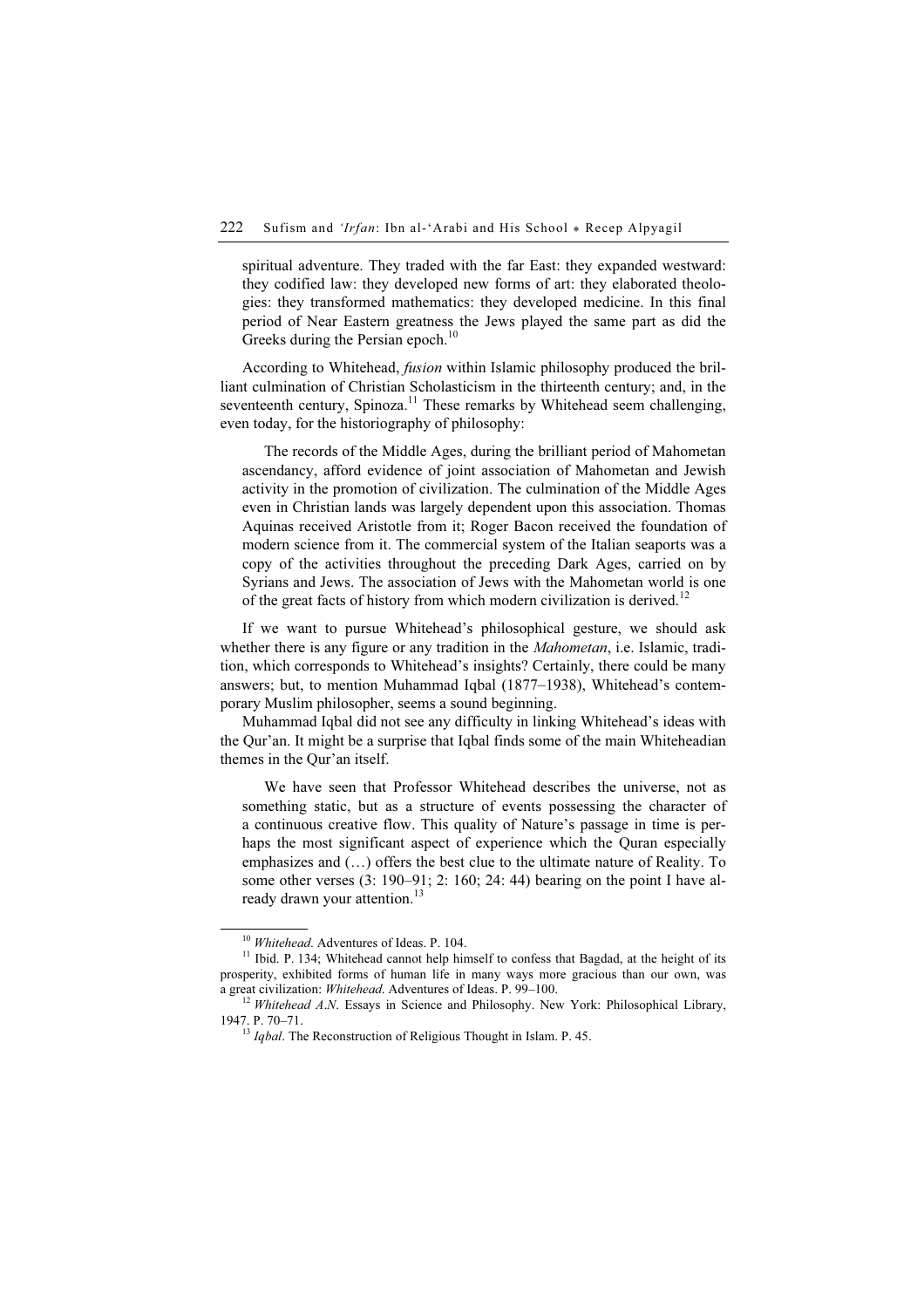So, how did Iqbal use Whitehead's philosophy in an Islamic context and, also, why did Whitehead fit in so well in the Islamic world? In some sense, the answer is simple: to overcome the crisis which haunts the Islamic thought, Iqbal needed a method to unite the Islamic disciplines that are seen as fragmented.

Thus, the originality or novelty of Process theism lies not in its overcoming of older views but in its synthesis of diverse traditional views.<sup>14</sup>

Iqbal, as a poet-thinker, wanted to link all Islamic sciences such as philosophy, Sufism, theology, etc. Whitehead seemed to him a wonderful medium for achieving this aim. In The Reconstruction of Religious Thought, not only Whitehead, but also Einstein, Bergson, Nietzsche, 'Iraqi, Beyazid, the Qur'an, etc. … appear together in the same paragraph, sometimes on the same line. We might ask whether Iqbal's gesture was pragmatic/figurative or authentic; but his gesture seems really authentic. Against all delicacy, it is far from an artificial synthesis; on the contrary it is creative.

In this context, I am going to concentrate on Ibn 'Arabi (1165–1239), known as the greatest master (Shaykh al-akbar) in the Muslim world. I am going to propose that Iqbal's philosophical gesture is very closely connected with Ibn 'Arabi. And also, their texts have some insights which would allow us to read Whitehead and Ibn 'Arabi together.

# 3. Trying to Understand Whitehead through Ibn 'Arabi for the Future of Philosophy

It might be helpful beginning to discuss the issue with Charles Hartshorne, well known Whiteheadian scholar. Within the legacy of Hartshorne, there is an uncanny reference to Muslim philosophy. Hartshorne cites Omar Khayyam's poems,<sup>15</sup> and comments on them.<sup>16</sup> Without any context, he says that:

 $15$  We are ...

But Helpless pieces of the Game He Plays Upon this Checker-board of Nights and Days; Hither and thither moves, and checks, and slays, And one by one back in the Closet lays. (Verse 69) Oh Thou, who didst with pitfall and with gin Beset the Road I was to wander in, Thou wilt not with Predestined Evil round

Enmesh, and then impute my Fall to Sin. (Verse 80) // Hartshorne Ch. Omnipotence and Other Theological Mistakes. Albany: State University of New York Press, 1984. P. 19.<br><sup>16</sup> "The theology Omar knew was Islamic; but Christianity at the time (eleventh century)

was at best ambiguous on the issue of creaturely freedom that Omar was discussing. No theologian was ever more committed to the concept of omnipotence that I, like Omar, am criticiz-

<sup>14</sup> Ibid. P. 34.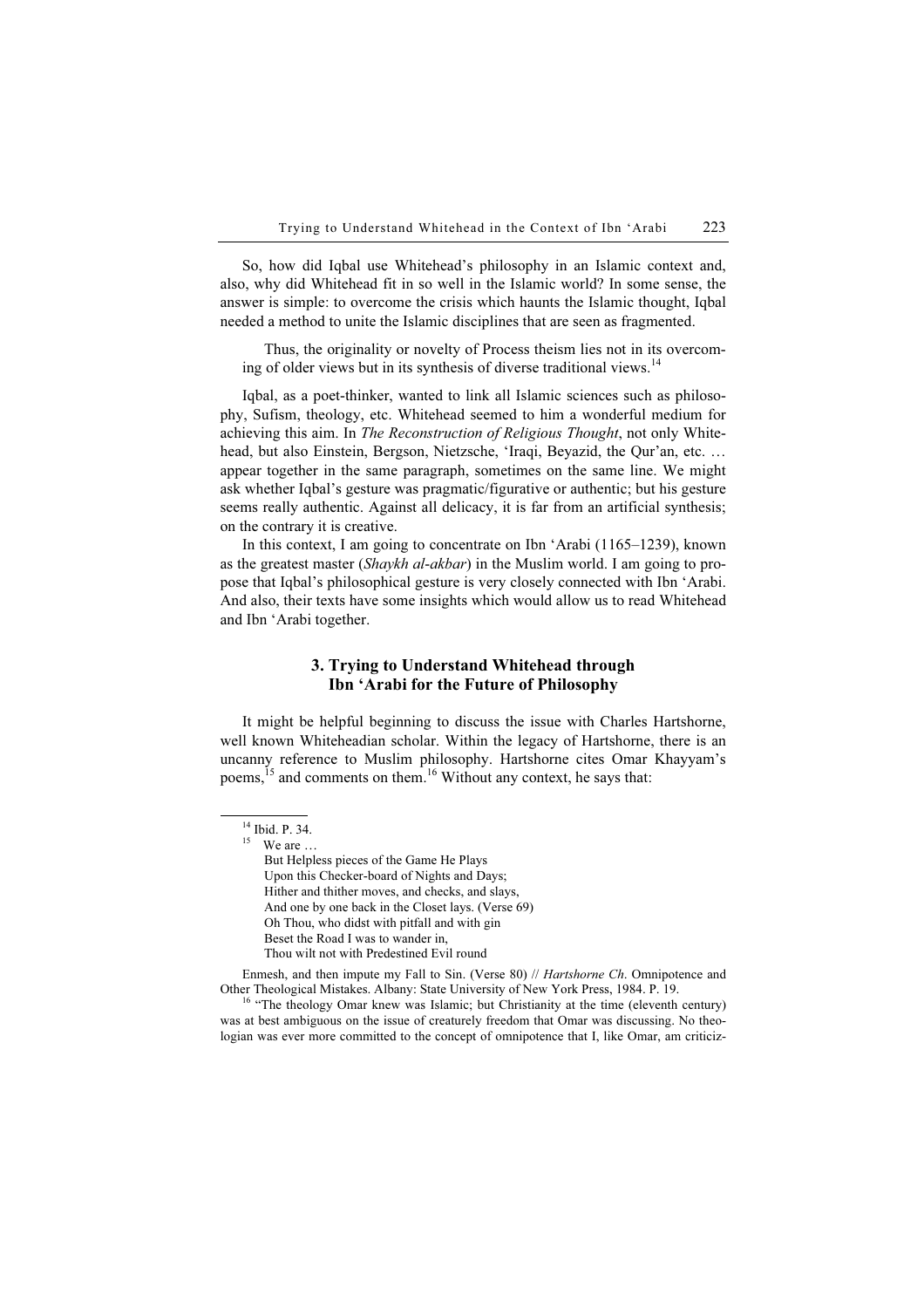The medieval doctrine of God's power was in fact virtually refuted in its own time, by an Islamic scientist, philosopher, and poet Omar Khayyam, freely but—as an Arabic scholar has shown—essentially correctly translated by the superb English scholar and poet Edward Fitzgerald. As so often happens, the world did not fully grasp what had happened in the publication of his poem. It could be only a question of time until a new effort would have to be made to find a better way of interpreting the divine power.<sup>17</sup>

The most essential sentence in this quote is this: the world did not fully grasp what had happened in the publication of his poem. So, we have to ask whether there are more examples in Islamic philosophy regarding which the world did not fully grasp what had happened?!" This is a challenging question for Western philosophy. In this context, the example of Omar Khayyam in Hartshorne's text seems relevant in the case of Ibn 'Arabi.

These passages from The Bezels of Wisdom (Fusus al hikam), Ibn 'Arabi's famous book, contain a lot of ideas that continue to exert their influence to this day:

Thus, in a certain sense, it may be said that He is not He and you are not you. (…) "God cannot be known except as uniting the opposites," in determining them through them. He is the First and the Last, the Manifest and the un-manifest, the Essence of all that is manifest and all that is not yet manifest, even as He is manifesting Himself. Thus, only He sees Him and only He is hidden from Him, for He is manifest to Himself and hidden from Himsel $f<sup>18</sup>$ 

(…) So, O friend, do not know Him in one context and be ignorant of Him in another, nor affirm Him in one situation and deny Him in another, unless you affirm Him in an aspect in which He affirms Himself and deny Him in an aspect in which He denies Himself, as in the verse in which denial and affirmation of Himself are brought together. He says, There is nothing like unto Him, which is a denial, And He is the Hearer, the Seer, which is an affirmation of Himself with attributes attributable to all living creatures that hear and see.<sup>19</sup>

The final passage of *Process and Reality*, it seems, could be read with above quotation in mind:

It is as true to say that God is permanent and the World fluent, as that the World is permanent and God is fluent.

ing than the Christian Jonathan Edwards. And he thought, with considerable justification, that

he represented the tradition." *Hartshorne*. Omnipotence and Other Theological Mistakes. P. 19.<br><sup>17</sup> Hartshorne. Omnipotence and Other Theological Mistakes. P. 18–19.<br><sup>18</sup> Ibn 'Arabi. The Bezels of Wisdom. Trans. Ralph Aus

<sup>&</sup>lt;sup>19</sup> Ibid. P. 191.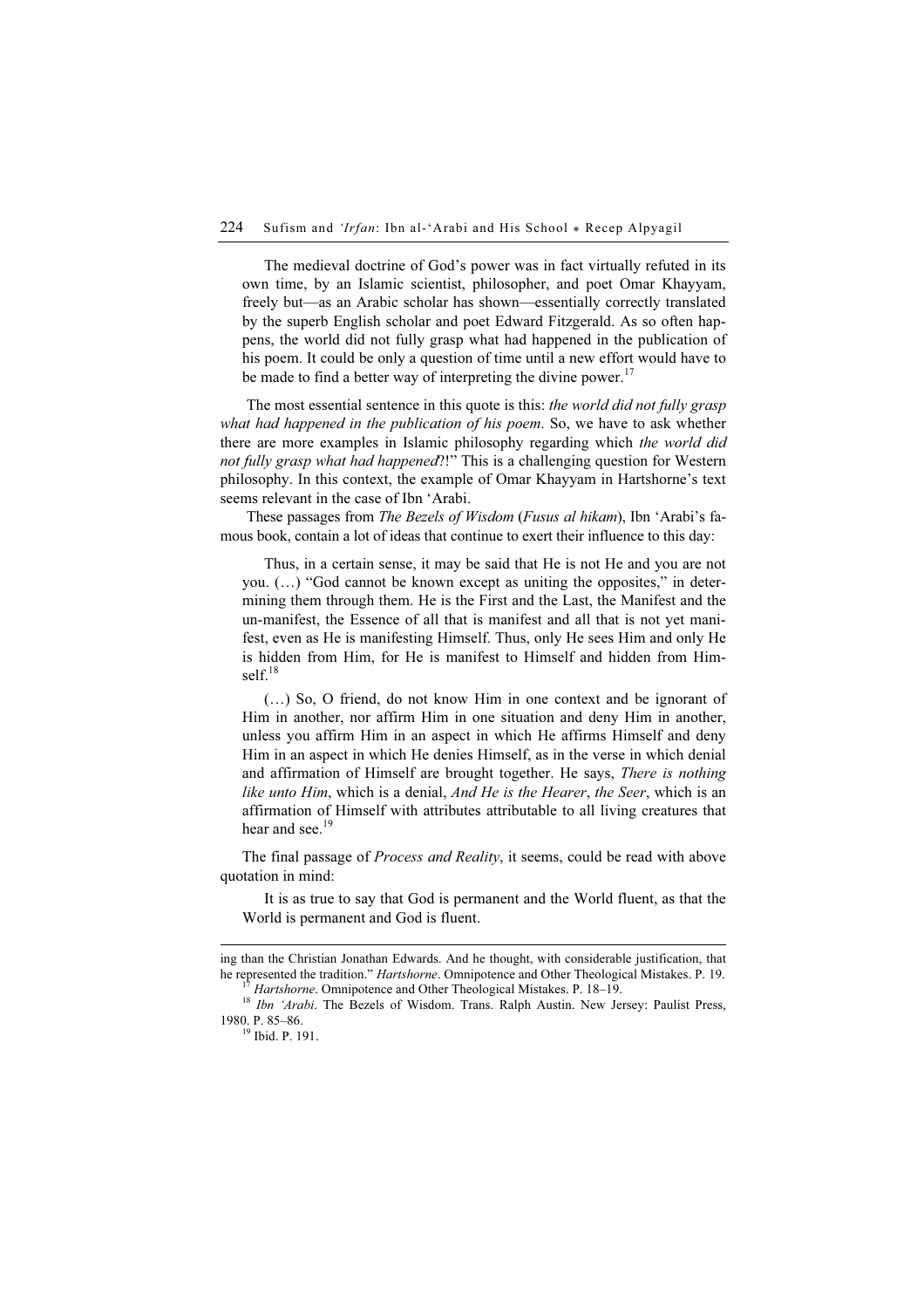It is as true to say that God is one and the World many, as that the World is one and God many.

It is as true to say that, in comparison with the World, God is actual eminently, as that, in comparison with God, the World is actual eminently.

It is as true to say that the World is immanent in God, as that God is immanent in the World.

It is as true to say that God transcends the World, as that the World transcends God.

It is as true to say that God creates the World, as that the World creates God.

God and the World are the contrasted opposites in terms of which Creativity achieves its supreme task of transforming disjoined multiplicity, with its diversities in opposition, into concrescent unity, with its diversities in contrast. In each actuality there are two concrescent poles of realization— "enjoyment" and "appetition," that is, the "physical" and the "conceptual." For God the conceptual is prior to the physical, for the World the physical poles are prior to the conceptual poles.<sup>20</sup>

In these quotations, similarities come up and disappear, a complicated network of similarities overlapping and criss-crossing. "Family resemblance of thought" might be a good expression to characterize the similarities between Whitehead and Ibn 'Arabi.<sup>21</sup>

If we look into the issue more closely, there are two concepts that could make a bridge between them: panentheism and the principle of dipolarity. Hartshorne includes Iqbal in the panentheist tradition.<sup>22</sup> He says "it is a pleasure to be able to include a modern Mohammedan, a Moslem panentheist, among our panentheists." $^{23}$  In any case, for him, it is inspiring to see the motifs of dipolarity emerg-

<sup>&</sup>lt;sup>20</sup> Whitehead. Process and Reality. P. 348. <sup>21</sup> I borrow the term, same thought of family, from Wittgenstein. Cf. *Wittgenstein L*. Philosophical Investigation. Trans. G.E.M. Anscombe. Oxford–Cambridge: Blackwell, 1996. P. 66–67. <sup>22</sup> Hartshorne Ch. and <sup>W</sup>.L. Reese. Philosophers Speak of God. Chicago: The University of

Chicago Press, 1953. P. 17. Hartshorne also begins one of his books with a quotation from Iqbal: Hartshorne Ch. The Logic of Perfection and Other Essays in Neocalassical Metaphisics. La Salle: Open Court Pub. Co., 1962.<br><sup>23</sup> Hartshorne and Reese. Philosophers Speak of God. P. 294. Cf. "Infinite, not with the

concrete, definite, actual, finite, is the truth missed by Bergson, Peirce, and Dewey, but seen by James and Whitehead (anticipated by Buddhists and some Islamic thinkers)," Hartshorne Ch. Creative Synthesis and Philosophic Method. La Salle: Open Court Pub. Co., 1970. P. 122; "They (like the Jews and Christians) did produce some eloquent exponents of mysticism. But they seem to have created no philosophical solutions of radical importance for the modern age," Hartshorne Ch. Insights and Oversights of Great Thinkers: An Evaluation of Western Philosophy. Albany: State University of New York Press, 1983. P. 74.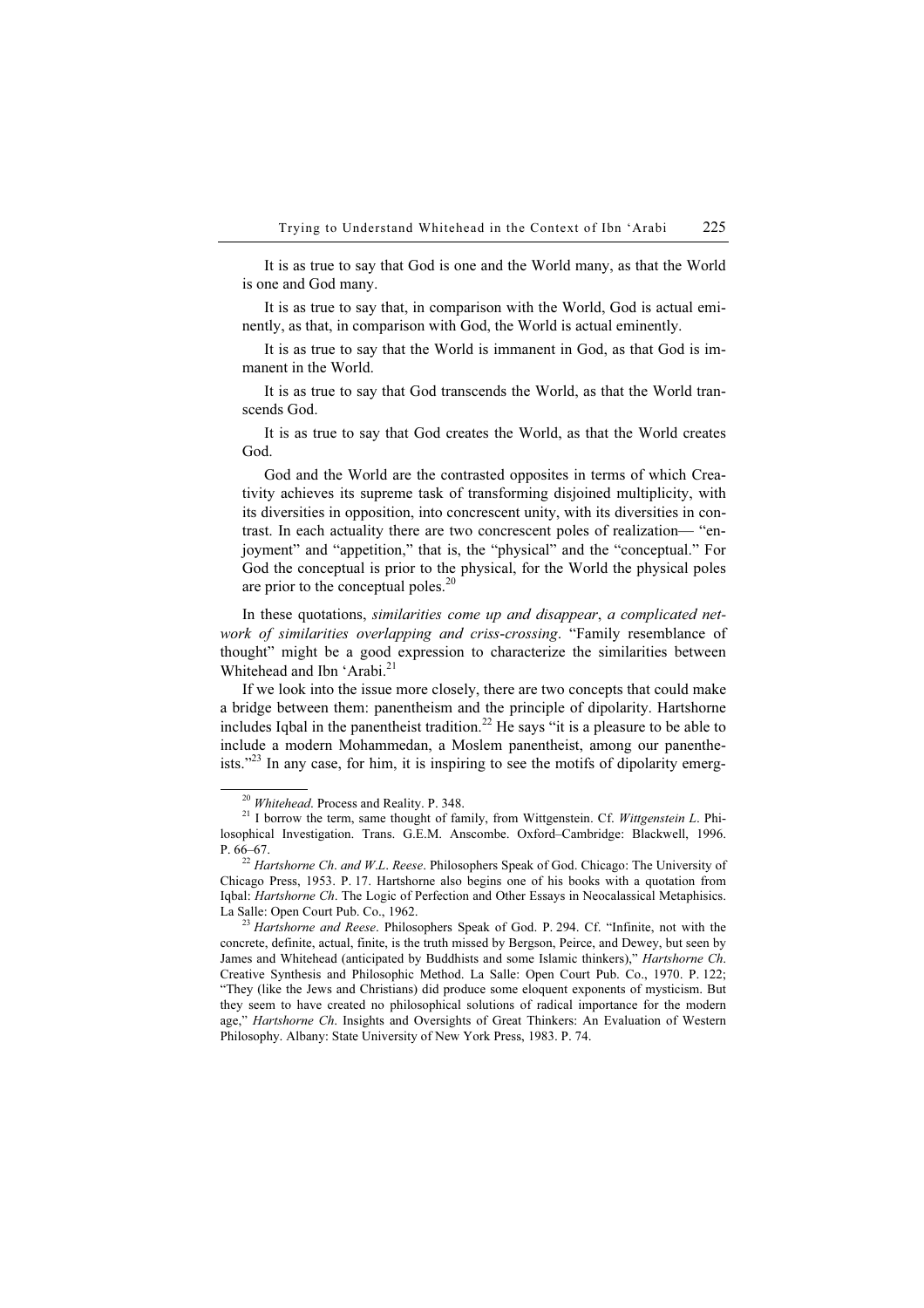ing so vividly in this tradition.<sup>24</sup> On the other hand, at the beginning of the twentieth century, R.A. Nicholson (1868–1945), the translator of Rumi's Mathnawi into English, sees Islamic mysticism as panentheistic:

as regards the pantheistic character attributed by Von Kremer to the Sufism of which he takes Hallaj as the prototype, I hope to convince you that such a description is not applicable either to Hallaj himself or to Sufism in general. (…) so long as transcendence is recognized, the most emphatic assertion of immanence is not pantheism but panentheism.<sup>25</sup>

Although Iqbal never used the concept "panentheism," his philosophical system seems to be panentheistic. One of the most explicit references to panentheism in his writings is this:

If time is real, and not a mere repetition of homogeneous moments which make conscious experience a delusion, then every moment in the life of Reality is original, giving birth to what is absolutely novel and unforeseeable. "Every day doth some new work employ Him," says the Quran.<sup>26</sup>

Our main aim is not to discuss panentheism; but, this concept shows how Ibn 'Arabi (and his successor, Iqbal) could be linked with Whitehead.

The second concept connected with panentheism is the principle of dipolarity. As already shown by David Ray Griffin, the process dipolar notion of deity, has some affinity with Islamic philosophy.<sup>27</sup> Dipolar theism, accordingly, is the view that God is to be conceived as having an Alpha aspect or nature which is included within Omega states.<sup>28</sup> For, in dipolar process theism God is to be understood as categorically superior to both the Alpha and the Omega side. That is, God is the union of categorically supreme independence and categorically supreme dependence, of categorically supreme activity and categorically supreme passivity, of categorically Supreme Being and categorically supreme becoming.<sup>29</sup> The dipolar theism can be understood as a way of incorporating a diversity of otherwise incompatible traditional views within a single coherent conception of God.<sup>30</sup> The operating principle which makes this synthesis possible is the dipolar concept of God Dipolar; and it stands in some contrast to both classical theism and classical pantheism. But its real virtue lies not so much in that contrast as in

<sup>&</sup>lt;sup>24</sup> Hartshorne and Reese. Philosophers Speak of God. P. 297.<br><sup>25</sup> Nicholson R.A. The Idea of Personality in Sufism: Three Lectures Delivered in the University of London. Lahore: Sh. Muhammad Ashraf, 1970. P. 36–37.<br><sup>26</sup> Iqbal. The Reconstruction of Religious Thought in Islam. P. 50.<br><sup>27</sup> Cobb and Griffin. Ibid. P. 62.<br><sup>28</sup> Reeves G. "God as Alpha and Omega: Dipolar Proce

Longe (eds.). God and Temporality. New York: New Era Publications, 1984. P. 163.<br><sup>29</sup> Reeves. Ibid. P. 164.<br><sup>30</sup> Ibid. P. 155.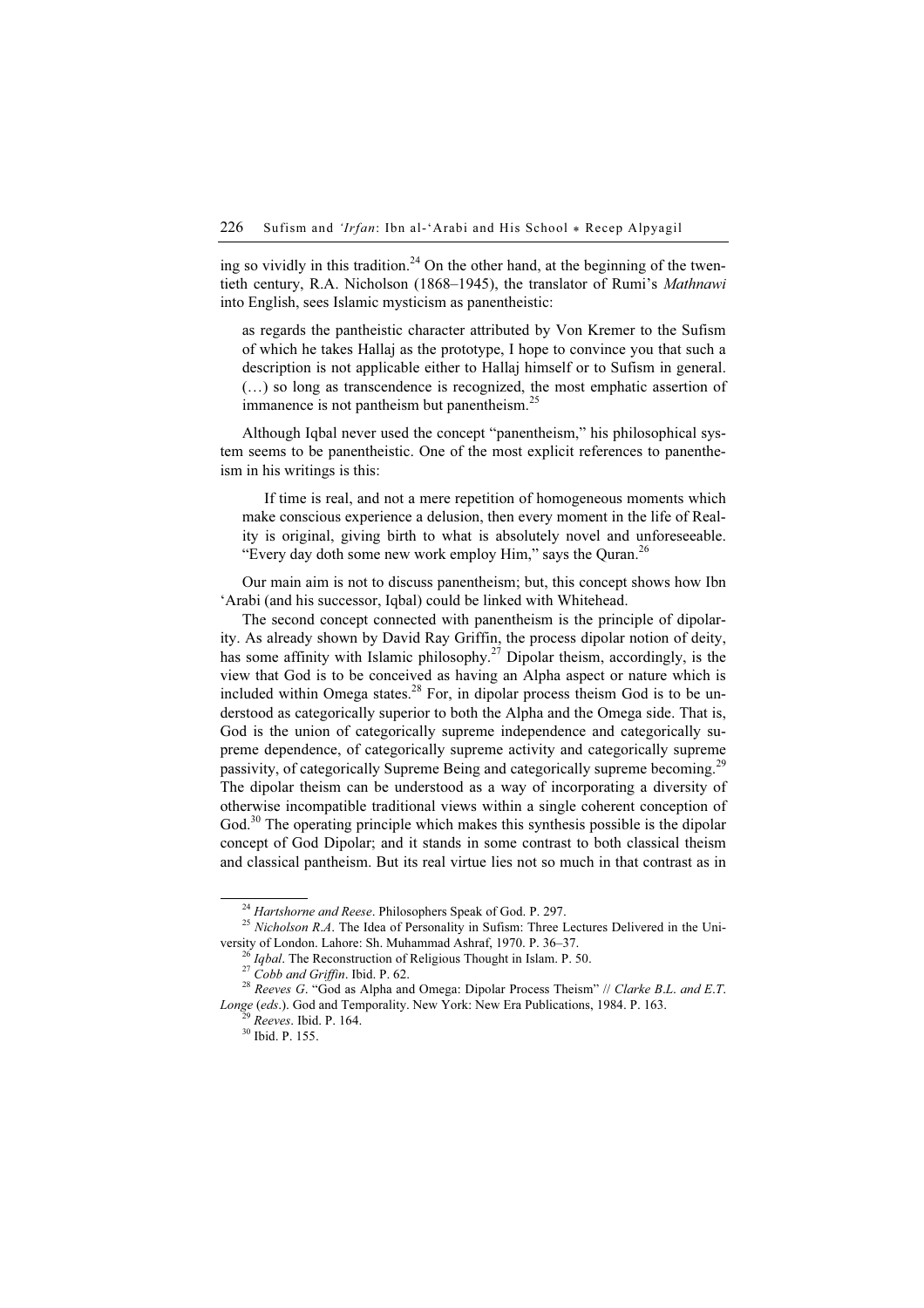its ability to make sense of classical views by incorporating them with a larger, more complex conception of God.<sup>31</sup>

In The Bezels of Wisdom, Ibn 'Arabi writes,

If you insist only on His transcendence, you restrict Him, / And if you insist only on His immanence you limit Him. If you maintain both aspects you are right, / An Imam and a master in the spiritual sciences. Whoso would say He is two things is a polytheist, / While the one who isolates Him tries to regulate Him. Beware of comparing Him if you profess duality, / And, if unity, beware of making Him transcendent. You are not He and you are  $He...^{32}$  (the emphasis is mine).

The Shaykh often quotes this verse, "Nothing is like Him, and He is the Seeing, the Hearing" (42:11), as a Quranic proof that God combines the attributes of incomparability and similarity. The rational faculty has come with one-half of the knowledge of God, that is, the declaration of incomparability and the negation of multiple properties in Him. But the revelation brought news of God by affirming what the rational faculty's proofs have negated in Him and establishing what the rational faculty has stripped from  $\text{Him.}^{33}$  The right attitude is that which combines in itself incomparability (tanzīh) and similarity (tashbīh); in short, to see the One in the Many and the Many in the One, or rather to see the Many as One and the One as Many. "Where can I find God?" asks Ibn 'Arabi and replies:

Wherever He is present, which is everywhere, since all things are His acts. But no act is identical with God, who encompasses all things and all acts, all worlds and all presences. Though He can be found everywhere, He is also nowhere to be found. He/not He.<sup>34</sup>

Ibn 'Arabi is not unique in the Islamic tradition, on the contrary, after him follows a long tradition in which God could be understood as He/not He, or, in

 $31 \text{ Ibid. P. } 167.$ <br> $32 \text{ Ibn 'Arabi. } 161.$  P. 75.

<sup>&</sup>lt;sup>33</sup> Chittick W.C. The Sufi Path of Knowledge: Ibn 'Arabi's Metaphysics of Imagination. Albany: State University of New York Press, 1989. P. 73-74 // Ibn 'Arabī. Futūḥāt almakkiyya. Cairo: Bulaq, n.d. Vol. II. P. 407, line 3.<br><sup>34</sup> Chittick W.C. The Sufi Path of Knowledge. P. 115. The concept of He/not He is con-

nected with the verse in the Qur'an. It says "You did not throw when you threw, but God threw" (8:17). For Ibn 'Arabi, "If you say concerning it, 'It is God,' you have spoken the truth, for God says, 'but God threw.' If you say concerning it, 'It is creation,' you have spoken the truth, for He says, 'when you threw.' So He clothed and bared, affirmed and negated: He/not He, unknown/known. 'To God belong the most beautiful names' (7:180), and to the cosmos belongs becoming manifest through them by assuming their traits." Chittick. The Sufi Path of Knowledge. P. 114 // Ibn 'Arabī. Futūḥāt. Vol. II. P. 438, line 20 (reference to the Futūḥāt given in W.C. Chittick's book).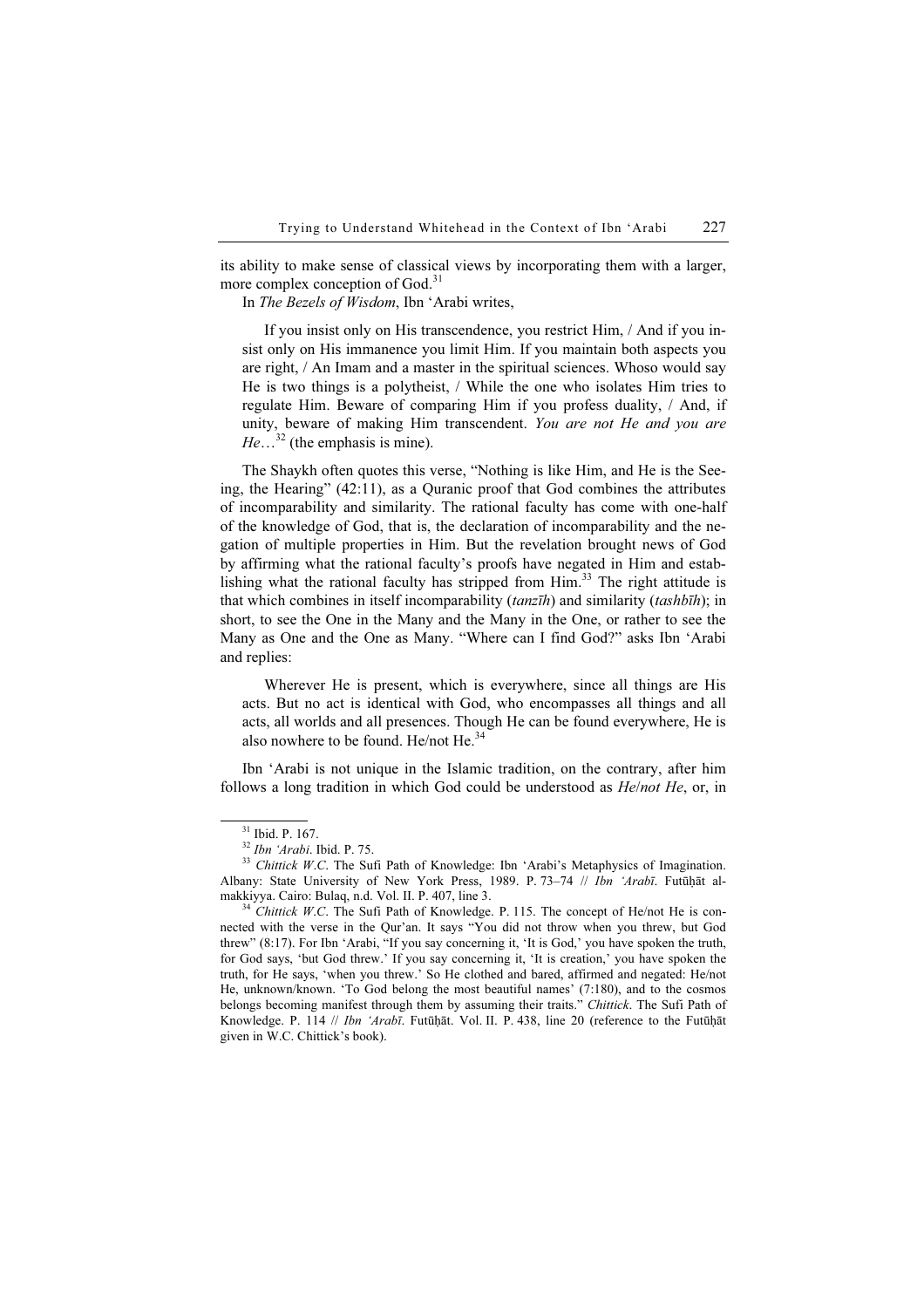Hartshorne's words, as God Dipolar. As an example, I will just mention Fakhruddin 'Iraqi, one of the commentators of Ibn 'Arabi, who often refers to him. 'Iraqi writes:

> How can You be manifest? for you are occult always. Yet how can You be hidden when You are eternally seen? Hidden, manifest, Both at once: You are not this, nor that— Yet both at once<sup>35</sup>

The concept of *He/not He* has deeply epistemological insights. In the passage below, Ibn 'Arabi shows how the concept of *He/not He* could be an epistemological gesture:

beware lest you restrict yourself to a particular tenet [concerning the Reality] and so deny any other tenet (…) Therefore, be completely and utterly receptive to all doctrinal forms, for God, Most High, is too All-embracing and Great to be confined within one creed rather than another, for He has said, Wheresoever you turn, there is the face of God, without mentioning any particular direction. He states that there is the face of God, the face of a thing being its reality. $36$ 

This philosophical gesture could be called "generalized apophaticism," that is, one that is sensitive to all kind of otherness and accepts all kinds of epistemologies in order to solve the problem of humanity.

### 4. Toward a Conclusion: Dipolar Philosophy

This article does not reduce Ibn 'Arabi to Whitehead (or vice versa); however, it tries to visualize these thinkers *together*, without reducing one to the other. Their philosophical heritage seem to entail this reading: Process philosophy needs other philosophical traditions to carry on with its legacy; and it is also true that Islamic philosophy needs another engagement to express itself in the contemporary philosophical scene. Whitehead himself brought many points together which seem to other philosophers to be contradictory. His trend takes its power from the "double aspect/dipolar"; that is, he succeeded in creating a phi-

 $35$  Fakhruddin 'Iraqi. Divine Flashes. Trans. W.C. Chittick. Lahore: Suhail Academy, 2001. P. 97-98.

 $^{36}$  *Ibn 'Arabi*. The Bezels of Wisdom. P. 137.